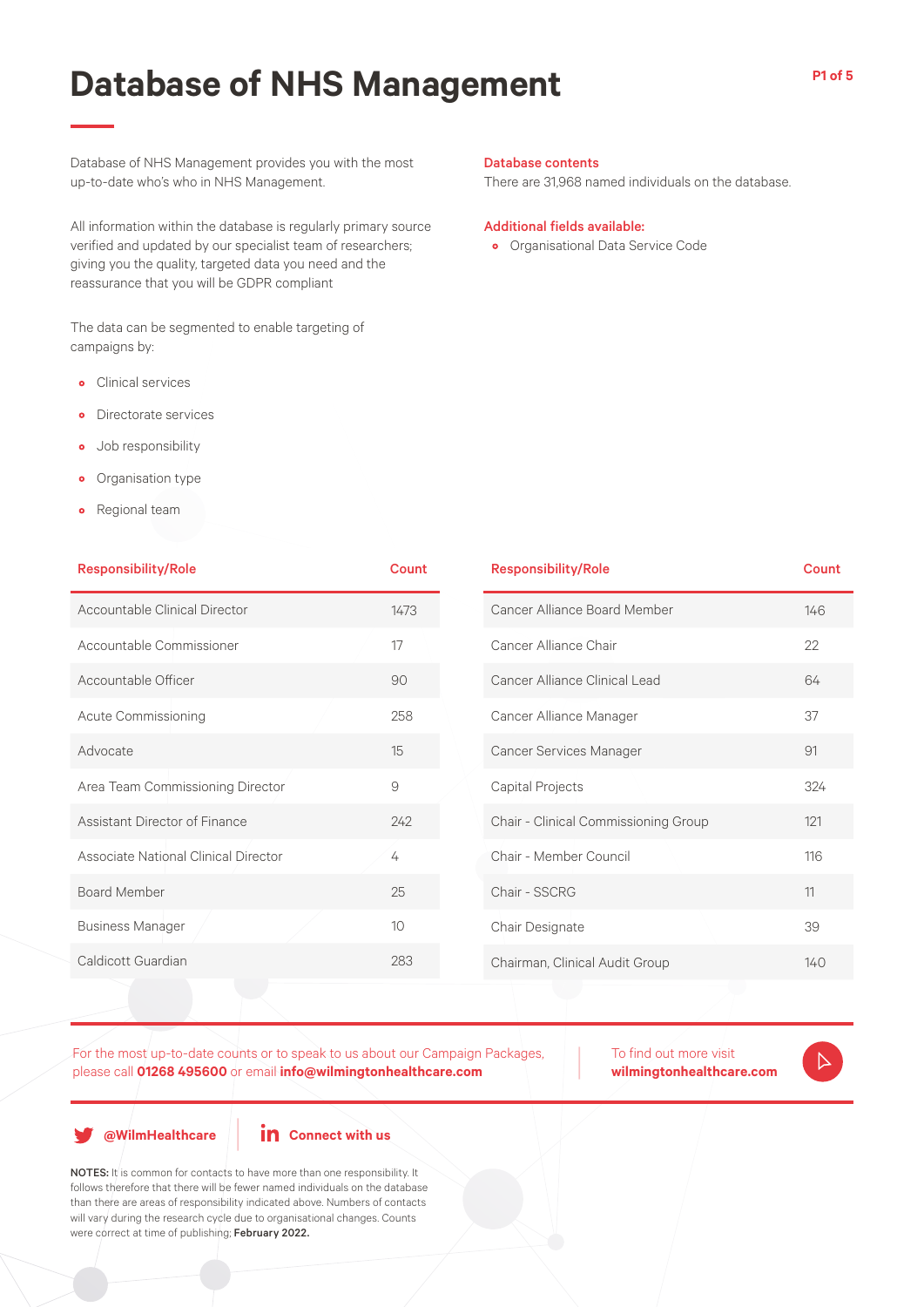| <b>Responsibility/Role</b>                | <b>Count</b>   | Res         |
|-------------------------------------------|----------------|-------------|
| Chairperson                               | 743            | <b>CRO</b>  |
| <b>Chief Clinical Information Officer</b> | 175            | <b>CRO</b>  |
| <b>Chief Executive</b>                    | 532            | Dat         |
| Chief Officer                             | 45             | Dea         |
| Chief Operating Officer                   | 133            | Deli        |
| Chief Pharmacist                          | 449            | Des         |
| Choose and Book                           | 15             | Dig         |
| Clinical Advisory Group Chair             | 160            | Dire        |
| Clinical Audit Manager                    | 138            | Dire        |
| <b>Clinical Directors</b>                 | 1687           | Dire        |
| Clinical Governance Manager               | 787            | Dire        |
| Clinical Lead                             | 3281           | Dire        |
| <b>Clinical Senate Board Member</b>       | 249            | Dire        |
| Clinical Senate Manager                   | 8              | Dire        |
| Commissioning                             | 631            | Dire        |
| Committee Chairperson                     | 63             | Dire        |
| Communications & Engagement Lead          | 14             | Dire        |
| <b>Community Commissioning</b>            | 288            | Dire        |
| <b>Complaints Management</b>              | 299            | Dire        |
| Computer Network Manager                  | 293            | <b>Dive</b> |
| Covid Lead/Programme Manager              | 5              | Dru         |
| <b>CRG Board Member</b>                   | 358            | Elec        |
| CRG Board Member - Professional Member    | $\overline{2}$ | Ene         |
|                                           |                |             |

|  | <b>Responsibility/Role</b>                   | Count |
|--|----------------------------------------------|-------|
|  | CRG Lead - Pharmacy                          | 17    |
|  | CRG Lead - Public Health                     | 9     |
|  | Data Protection/Information Security Officer | 407   |
|  | Dean                                         | 20    |
|  | Delivery Partner                             | 8     |
|  | Design Champion                              | 5     |
|  | Digital Transformation Lead                  | 18    |
|  | Director of Education and Quality            | 5     |
|  | Director of Finance                          | 427   |
|  | Director of Infection Control                | 243   |
|  | Director of Medical Education                | 232   |
|  | Director of Nursing                          | 730   |
|  | Director of Performance Management           | 277   |
|  | Director of Public Health                    | 38    |
|  | Director Specialised Commissioning Group     | 8     |
|  | Directorate Managers                         | 719   |
|  | Directorate Matron                           | 241   |
|  | Directorate Nurse Manager                    | 366   |
|  | Directorate Service Manager                  | 634   |
|  | Diversity and Equality Lead                  | 212   |
|  | Drug & Therapeutic Committee                 | 703   |
|  | <b>Flectronic Patient Records</b>            | 76    |
|  | Energy Management                            | 209   |

For the most up-to-date counts or to speak to us about our Campaign Packages, please call **01268 495600** or email **info@wilmingtonhealthcare.com**

To find out more visit **wilmingtonhealthcare.com**  $\triangleright$ 

**@WilmHealthcare**

**in** Connect with us

NOTES: It is common for contacts to have more than one responsibility. It follows therefore that there will be fewer named individuals on the database than there are areas of responsibility indicated above. Numbers of contacts will vary during the research cycle due to organisational changes. Counts were correct at time of publishing; February 2022.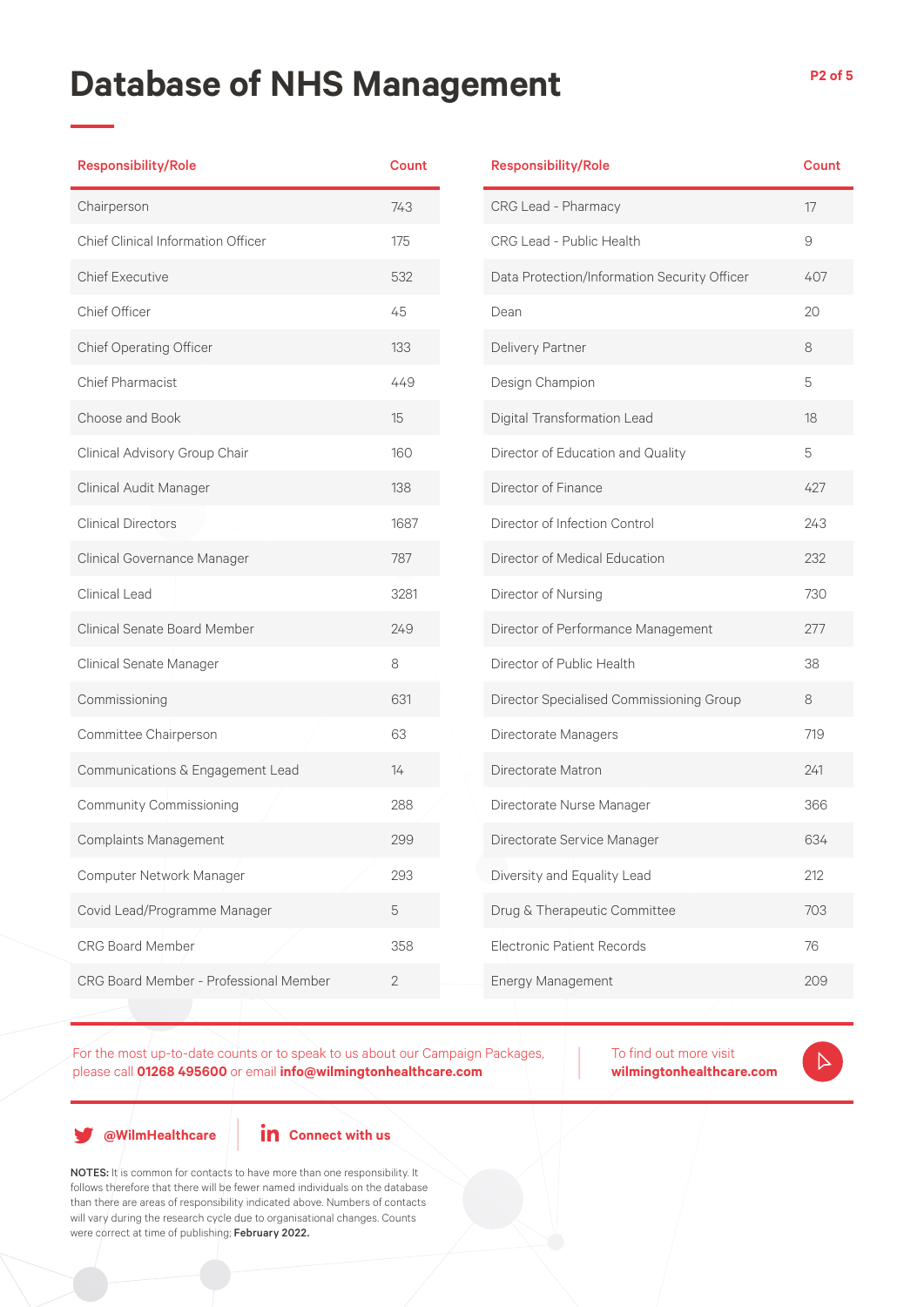| <b>Responsibility/Role</b>                 | Count          | Re:             |
|--------------------------------------------|----------------|-----------------|
| <b>Estates Lead</b>                        | 6              | Ind             |
| <b>Estates Management</b>                  | 505            | Infe            |
| <b>Executive Director</b>                  | 4730           | Info            |
| <b>Facilities Management</b>               | 473            | Info            |
| Head of Corporate Services/Board Secretary | 501            | Lay             |
| Head of Legal Services                     | 159            | Lea             |
| Health and Safety                          | 263            | Lea             |
| <b>Health Promotion and Information</b>    | 93             | ΓE.             |
| <b>HSCP Board Member</b>                   | 498            | Lib             |
| ICB Member Local Authority                 | 82             | Lo              |
| <b>ICB Member NHS Trust</b>                | 134            | Ma              |
| ICB Member Primary Medical Services        | 33             | Me              |
| ICP Committee Member                       | 426            | Me              |
| <b>ICP GP Lead</b>                         | 13             | Me              |
| ICP Independent Chair                      | $\overline{2}$ | Me              |
| <b>ICP Pharmacist Lead</b>                 | 14             | Me              |
| ICP Representative                         | 131            | Me              |
| <b>ICS Chief Pharmacist</b>                | 6              | Mir             |
| <b>ICS Lead</b>                            | 50             | Mo              |
| ICS Sustainability Lead                    | $\mathbf{2}$   | Na <sup>-</sup> |
| Immunisation Co-ordinator                  | 48             | Na <sup>.</sup> |
| Immunisation Programme Provider            | 46             | Na <sup>-</sup> |
| Improvement Director                       | 8              | Na <sup>®</sup> |
|                                            |                |                 |

| <b>Responsibility/Role</b>                           | Count |
|------------------------------------------------------|-------|
| Independent Medical Advisors                         | 3     |
| Infection Control                                    | 141   |
| <b>Information Services</b>                          | 359   |
| Information Technology                               | 488   |
| Lay member - Patient and Public Involvement          | 113   |
| <b>Lead Director for Procurement</b>                 | 193   |
| Lead Nurse                                           | 1636  |
| <b>LETB Board Member</b>                             | 12    |
| Library                                              | 186   |
| Locality Manager                                     | 72    |
| Marketing/Business Development                       | 179   |
| <b>Medical Director</b>                              | 743   |
| Medical Records                                      | 109   |
| <b>Medical Staffing</b>                              | 207   |
| Medicines Optimisation                               | 1     |
| Mental Health Commissioning                          | 245   |
| Mental Health Lead/Programme Manager                 | 14    |
| Minister for Health, Social Security & Public Safety | 1     |
| Modernisation                                        | 191   |
| National Clinical Director                           | 25    |
| <b>National Director</b>                             | 40    |
| National PoC Director Highly Specialised             | 16    |
| National Programme of Care Director                  | 24    |

For the most up-to-date counts or to speak to us about our Campaign Packages,

please call **01268 495600** or email **info@wilmingtonhealthcare.com**

To find out more visit **wilmingtonhealthcare.com**

 $\triangleright$ 

**@WilmHealthcare**

**in** Connect with us

NOTES: It is common for contacts to have more than one responsibility. It follows therefore that there will be fewer named individuals on the database than there are areas of responsibility indicated above. Numbers of contacts will vary during the research cycle due to organisational changes. Counts were correct at time of publishing; February 2022.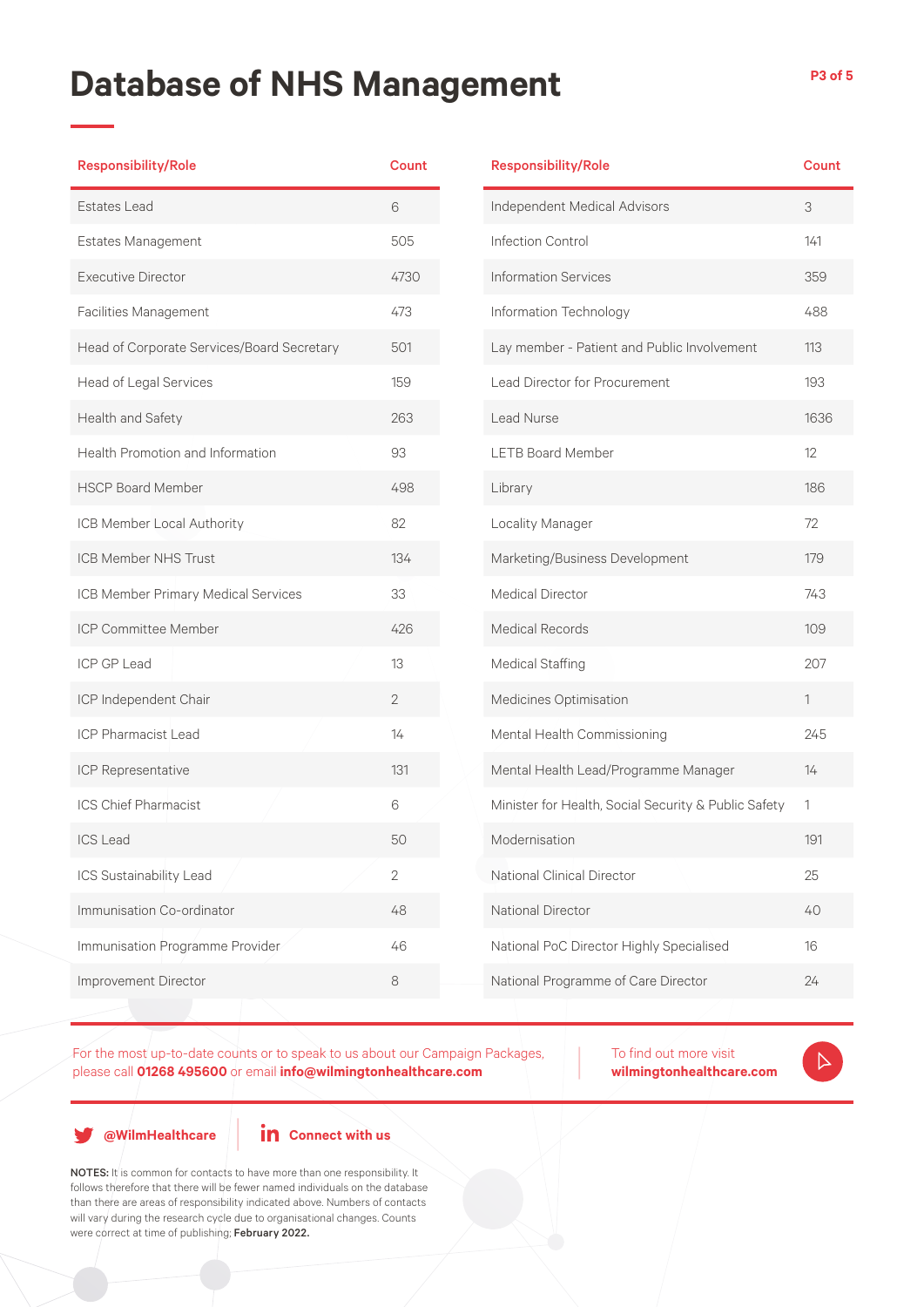| <b>Responsibility/Role</b>                        | <b>Count</b> |
|---------------------------------------------------|--------------|
| <b>NHS Executive Member</b>                       | 27           |
| NHS Policy Advisory Board Member                  | 94           |
| Non Executive Director                            | 2273         |
| Occupational Health Manager                       | 114          |
| Operations                                        | 1434         |
| Other Directorate Managers                        | 14           |
| PA to Chief Executive                             | 255          |
| PALS Co-ordinator/Manager                         | 155          |
| Patient & Public Involvement Representative       | 230          |
| <b>PCN Board Member</b>                           | 258          |
| PCN Business Manager                              | 157          |
| Performance Management                            | 59           |
| Personnel                                         | 533          |
| <b>Pharmaceutical Advisors</b>                    | 314          |
| Pharmacy PCN Lead                                 | 1106         |
| Place Based Provider Collaborative Representative | 265          |
| Planning & Strategy                               | 637          |
| Postgraduate Medical Centre Manager               | 118          |
| Primary Care Development                          | 1314         |
| <b>Private Patients</b>                           | 60           |
| Programme Chair                                   | 1            |
| Programme Director                                | 57           |
| Programme Manager/Lead                            | 46           |
|                                                   |              |

| <b>Responsibility/Role</b>         | Count          |
|------------------------------------|----------------|
| Project Co-ordinator               | 18             |
| Public Health Commissioning        | 17             |
| Public Relations/Communications    | 577            |
| Quality Assurance                  | 974            |
| Regional Clinical Lead             | $\overline{2}$ |
| Regional Director                  | 38             |
| Regional Partnership Board Member  | 130            |
| Regional Programme of Care Manager | 11             |
| Research and Development Director  | 259            |
| Responsible Officer                | 193            |
| Risk Management                    | 350            |
| <b>SCN Board Member</b>            | 129            |
| <b>SCN Clinical Director</b>       | 90             |
| SCN Network Manager                | 39             |
| SCN Sub Group Board Member         | 13             |
| Screening & Immunisation Lead      | 20             |
| Screening & Immunisation Manager   | 34             |
| Security                           | 191            |
| Senior Information Risk Owner      | 303            |
| Senior Management Team Member      | 74             |
| Service Development                | 2192           |
| Service Manager - Other            | 5              |
| Service Manager - PAMs             | 222            |
|                                    |                |

For the most up-to-date counts or to speak to us about our Campaign Packages, please call **01268 495600** or email **info@wilmingtonhealthcare.com**

To find out more visit

**wilmingtonhealthcare.com**

 $\triangleright$ 

**@WilmHealthcare**

**in** Connect with us

NOTES: It is common for contacts to have more than one responsibility. It follows therefore that there will be fewer named individuals on the database than there are areas of responsibility indicated above. Numbers of contacts will vary during the research cycle due to organisational changes. Counts were correct at time of publishing; February 2022.